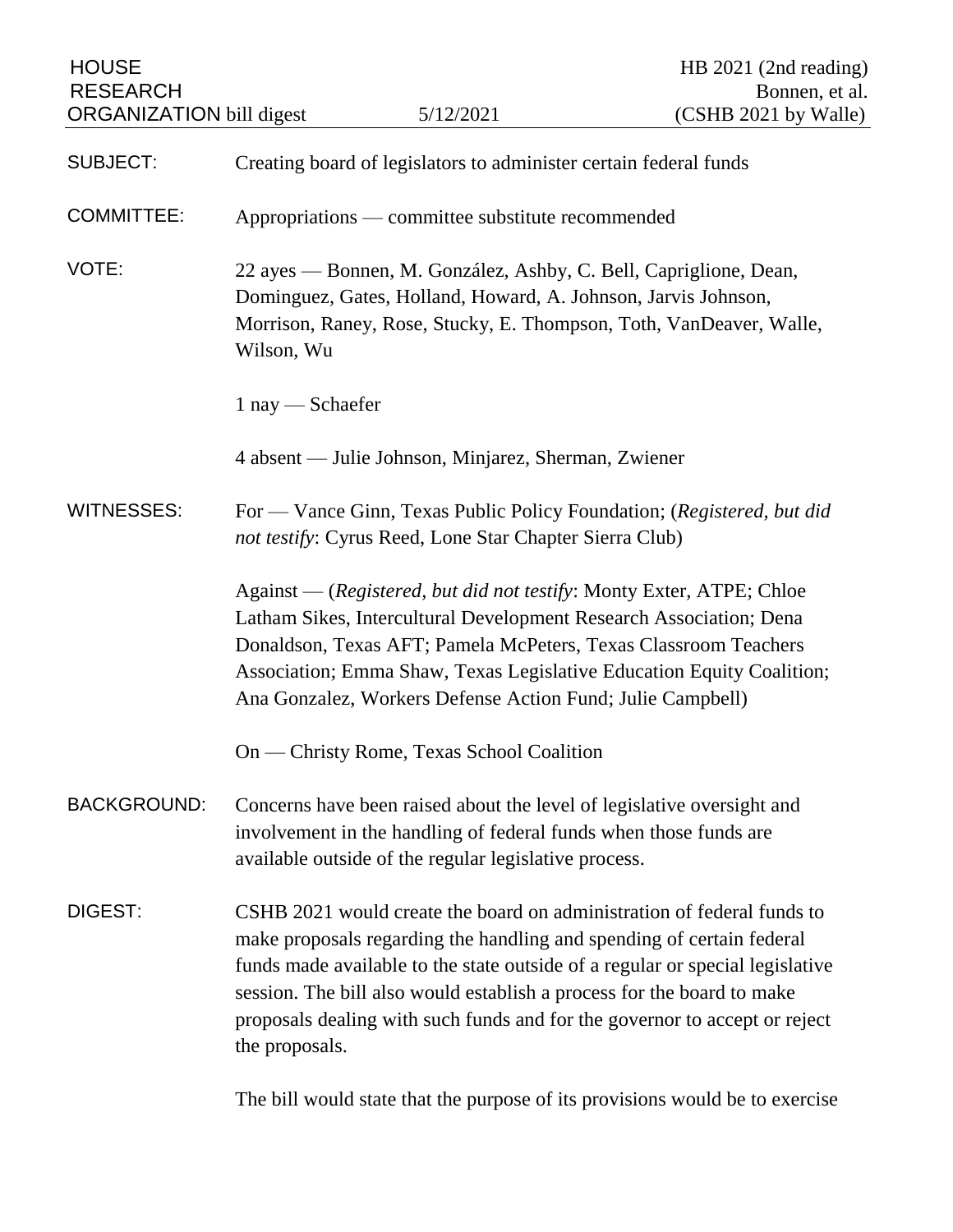the Legislature's constitutional authority to safeguard the power of the purse and protect public money by providing a mechanism for the appropriate allocation and transfer of certain federal money.

The bill would apply to federal contract or grant money made available to Texas as a result of the public health emergency declared by the U.S. secretary of health and human services on January 31, 2020, including money made available under:

- the Coronavirus Aid, Relief, and Economic Security (CARES) Act;
- the Coronavirus Response and Relief Supplemental Appropriations Act; or
- the American Rescue Plan Act of 2021.

The bill also would apply to any additional emergency federal funds appropriated to the state in federal fiscal years 2022-23 and future federal funds that addressed certain investments in infrastructure, capital projects, and economic and workforce development.

The bill would not apply to:

- current and future allocations made to the state under the Congressional Budget and Impoundment Control Act of 1974; or
- a federal grant of \$10 million or less in total allocation from a single grant source in a single award.

**Composition, meetings of the board.** The board would be composed of:

- the lieutenant governor;
- the speaker of the House of Representatives;
- the chair and vice chair of the standing committees of the House and Senate with jurisdiction over appropriations;
- two senators, appointed by the lieutenant governor; and
- two members of the House, appointed by the speaker of the House.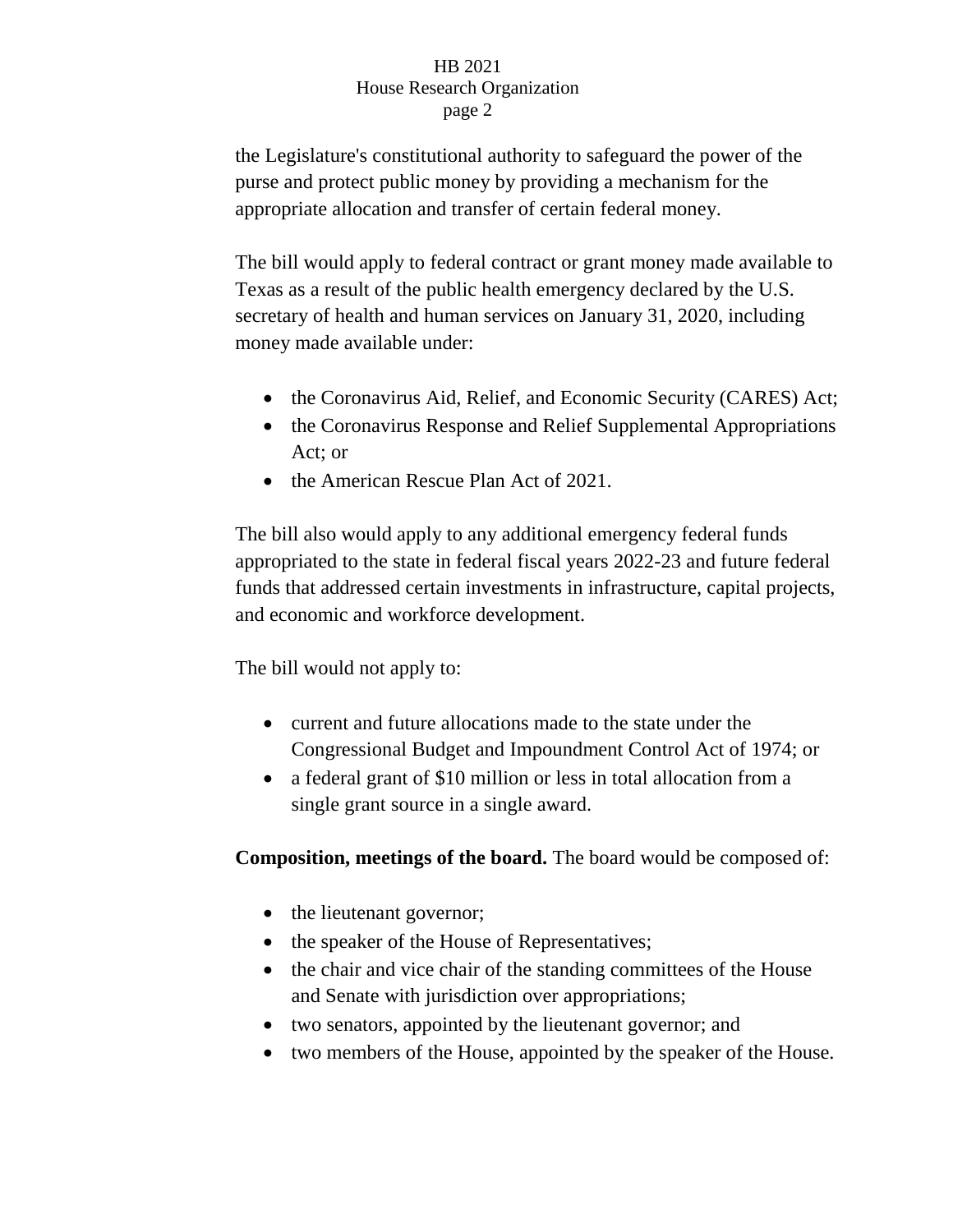The lieutenant governor and the speaker of the House would be the joint chairs of the board. The bill would establish that a quorum to transact business would have to be majority of the board members who were members of the House plus a majority of the board members who were senators.

The board would be required to meet as often as necessary to perform its duties. The bill would establish where the board would meet and when it could meet outside of Austin and would authorize meeting by videoconference. A meeting could be held at any time at the request of either of the joint chairs of the board.

The board would have to provide notice of each meeting according to the rules of both the House and the Senate for providing notice of a legislative committee hearing and by mail to each member of the Legislature at least seven days before the date of the meeting. CSHB 2021 would establish what would have to be in the meeting notice, including a description of any proposal that would be considered and whether the board intended to hold a public hearing on a proposal at the meeting.

**Authority for proposals.** The board would have authority to propose to:

- accept or reject, allocate to state agencies, and establish uses for money provided by the federal government and appropriated by the Legislature; or
- reject money provided by the federal government that had been appropriated to a state agency contingent on the receipt of the money from the federal government, or accept that money and either transfer the spending authority or distribute the money to a different state agency or instruct the state agency to use the money for a different or additional purpose.

The board could not make a proposal during a regular or special session of the Legislature or a proposal for an appropriation made for a period during a state fiscal year that ended before the date the proposal was made.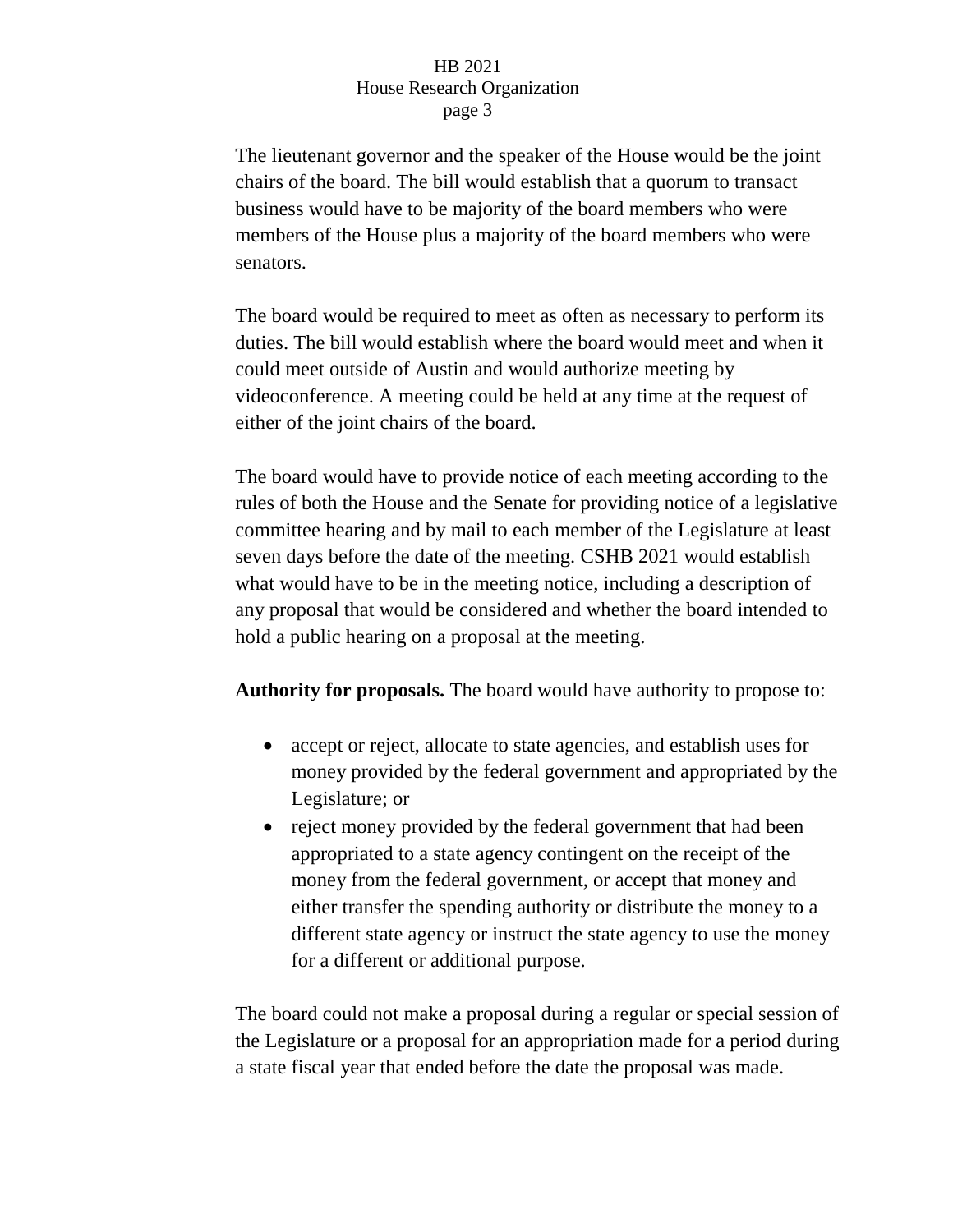The provisions of the bill would prevail if there were a conflict between the bill's provisions relating to a proposal to accept or reject federal money and any other state law.

A proposal would have to provide sufficient detail to allow for a public hearing on the proposal. The board would have to hold a public hearing on each proposal after the proposal was published in the Texas Register.

**Adoption of proposal.** Within 10 days of holding a public hearing on a proposal, the board could adopt, amend, amend and adopt, or reject the proposal.

An amendment to a proposal could change:

- the proposed amount of money accepted, rejected, allocated, transferred, or used for a specific purpose;
- the proposed purpose for the money;
- the proposed period for which the money could be expended, obligated, or distributed;
- the source or recipient of a proposed transfer or allocation; or
- a proposed time of distribution or availability of the money.

The bill would prohibit the board from adopting a proposal:

- expressly postponing the time set by law that an appropriation was distributed or otherwise made available to a state agency for a period that exceeded 180 days;
- reducing or eliminating an appropriation for the salary of an elected state official or a member of a board or commission appointed by the governor; or
- reducing or eliminating an appropriation to a state agency that received appropriations under a provision of a general appropriations act that made an appropriation to the legislative branch.

The board could adopt a proposal only through an affirmative vote of the